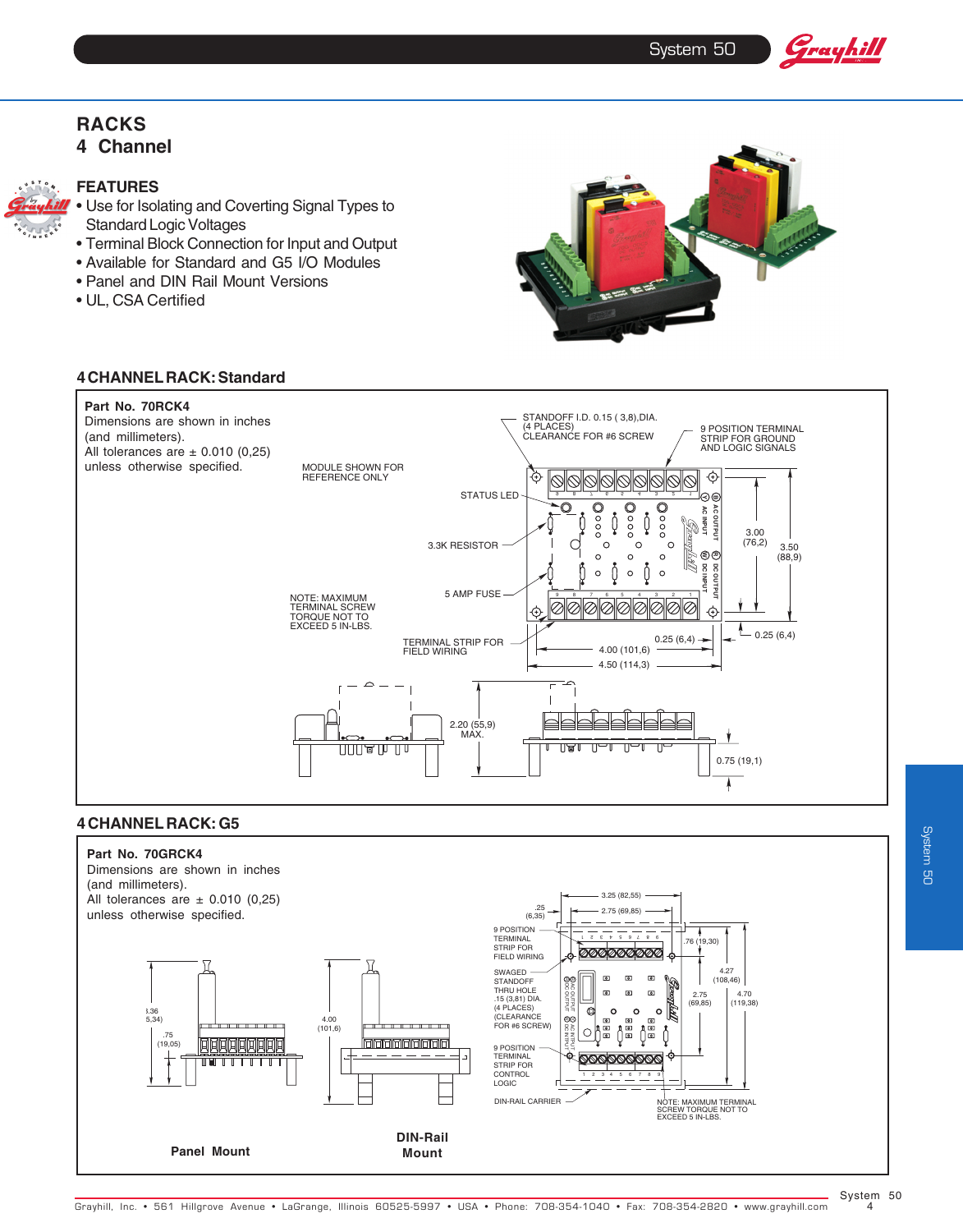#### **SCHEMATICS: Part No. 70RCK4**



#### **SCHEMATICS: Part No. 70GRCK4**



**System 50** System 50

### **ORDERING INFORMATION** (modules ordered separately)

| <b>Part Number</b>                                                                    | I/O                        | <b>Description</b>                                                                                                                                                                                              | UL                         | <b>CSA</b>                 | <b>Style</b>                                                                     |
|---------------------------------------------------------------------------------------|----------------------------|-----------------------------------------------------------------------------------------------------------------------------------------------------------------------------------------------------------------|----------------------------|----------------------------|----------------------------------------------------------------------------------|
| <b>70RCK4</b><br>70RCK4R<br><b>70GRCK4</b><br>70GRCK4R<br>70GRCK4-DIN<br>70GRCK4R-DIN | 4<br>4<br>4<br>4<br>4<br>4 | Negative true logic<br>Positive or negative true logic*<br>Negative true logic<br>Positive or negative true logic*<br>Negative true logic-DIN rail mount<br>Positive or negative true logic*-<br>DIN rail mount | X<br>x<br>x<br>X<br>X<br>x | X<br>X<br>X<br>X<br>X<br>X | Standard<br>Standard<br>G5<br>G <sub>5</sub><br>G <sub>5</sub><br>G <sub>5</sub> |

#### **Available from your local Grayhill Distributor.** For prices and discounts, contact a local Sales Office, an authorized local Distributor, or Grayhill.

.

\*Note: Positive True Logic applies to output modules only.